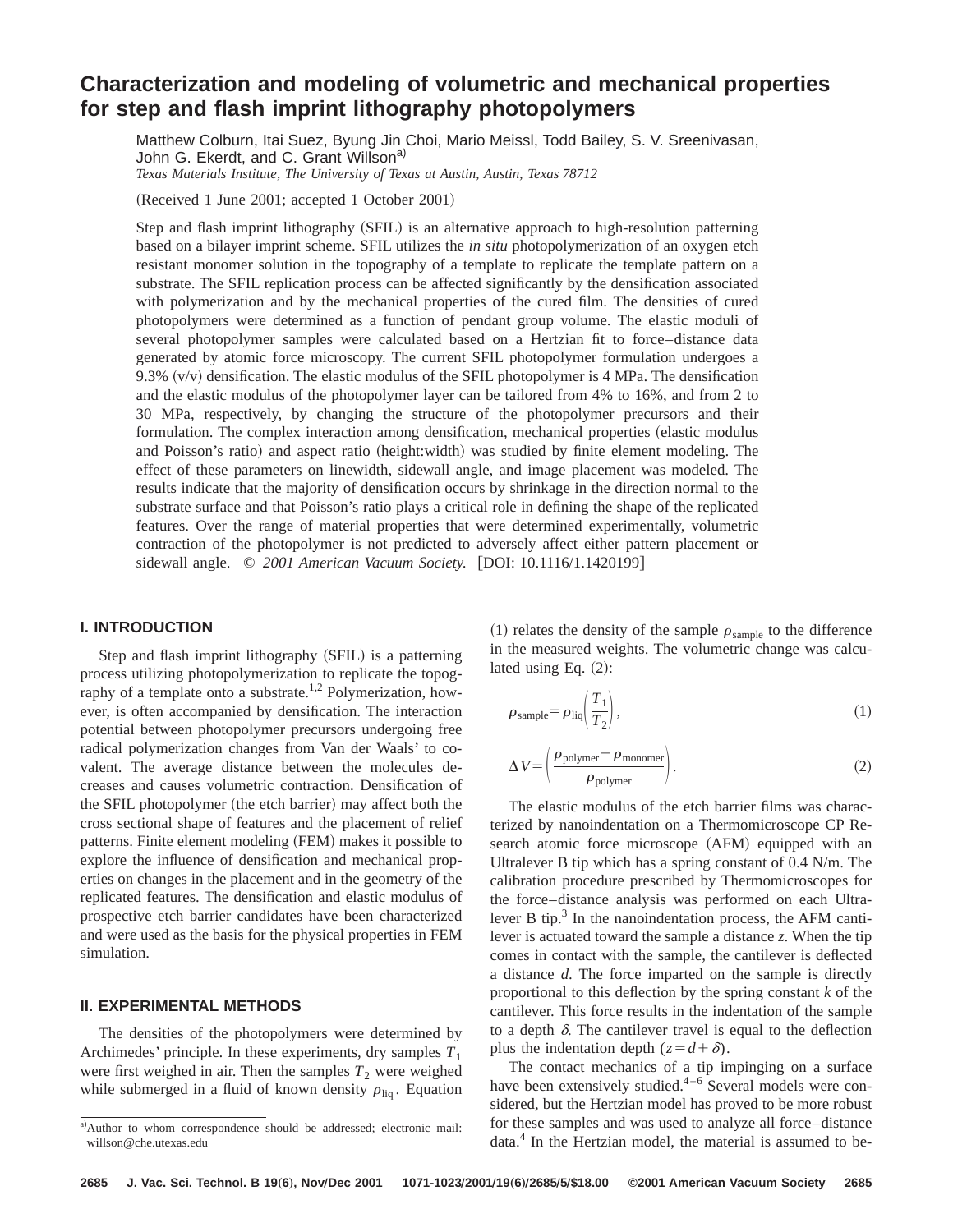have isotropically and have no attractive forces that distort the contact area between the tip and the substrate, and the indenter is assumed to have a spherical tip of radius *R*. Under these assumptions, the observed force *F* obeys the following equation:

$$
F = (K^2 R \,\delta^3)^{1/2},\tag{3}
$$

where

$$
\frac{1}{K} = \frac{3}{4} \left( \frac{1 - v_s^2}{E_s} + \frac{1 - v_{\text{tip}}^2}{E_{\text{tip}}} \right),\,
$$

 $\nu$  is Poisson's ratio and  $E$  is the tensile modulus. Since the modulus of the AFM tip  $E_{\text{tip}}$  is much greater than the modulus of the samples  $E_s$ , the second part of the quotient is approximately zero. Linear regression of the force against  $\delta^{3/2}$  yields a slope that is equal to  $4E_s/(3(1-v_s^2))$ . The elastic modulus can be calculated if Poisson's ratio is known. We have approximated this value at 0.35.

Solid models of the etch barrier layer in SFIL were developed using Pro/E®, a commercially available computer aided design package, and analyzed using FEM techniques in Pro/E Mechanica®. The isotropic densification of the etch barrier was simulated using pseudocoefficients of thermal expansion (CTE) defined as the volumetric shrinkage of the etch barrier divided by 1 °C. A model was created at a reference temperature and assigned physical properties  $(E, v,$ CTE). Rigid interfaces were modeled as fixed boundaries. The temperature of the model was modulated by  $1^{\circ}C$ , which resulted in the defined isotropic volumetric contraction. The final state of each model was then compared to the model in the reference state. These models actually simulate a worstcase scenario in which the photopolymerization is completed isotropically in the reference state, then allowed to contract to the model state. Two sets of simulations were performed to identify the effect that pattern layout might have on pattern placement and the effects that etch barrier properties have on feature shape.

The pattern placement study was performed on the pattern shown in the top down view in Fig.  $1(a)$ . In the reference state, the features are 200 nm tall. The lines and boxes are separated by 100 nm. The boxes are 2  $\mu$ m by 2  $\mu$ m squares. The length of the central line that runs along the boxes is 7.6  $\mu$ m long. The line that is perpendicular to the central line is 2.5  $\mu$ m long. The base layer is 100 nm thick and the rigid boundary condition fixed at the bottom of the base layer. The top of the etch barrier was free. The modulus of the etch barrier was 1.6 MPa and Poisson's ratio was estimated at 0.3. The etch barrier densification is 10%  $(v/v)$ . The motion of the 7.6  $\mu$ m long centerline was analyzed at the base of the features for displacement motion in- plane with the substrate. This in-plane displacement magnitude was defined as shown below:

$$
D_{\text{in-plane}} = \sqrt{\delta_x^2 + \delta_y^2},\tag{4}
$$

where  $\delta_x$  and  $\delta_y$  are orthogonal displacement vectors that are parallel to the substrate surface.





 $b)$ 

FIG. 1. (a) Pattern placement model. (b) Model used for the full factorial simulations.

The second set of simulations modeled the effect of the aspect ratio, Poisson's ratio, and elastic modulus on the geometry of dense features. The model system is shown in Fig.  $1(b)$ . A rigid bottom surface of base layer was used to simulate a transfer layer with a modulus much greater than that of the etch barrier. The reference points are labeled *A*–*G*. The displacements of these points were used to calculate the change in length, height, and sidewall. The sidewall angles were determined by the dot product of the vectors defined by the lines *AE* and *AB*, and lines *AE* and *DE*. A symmetric boundary condition was placed through the center of the model, halfway along the length of the features. The simulations were performed using a full factorial design of experiment on the 200 nm tall feature with linewidths of 100 nm, 500 nm, 1  $\mu$ m, and 10  $\mu$ m, and densifications of 3%, 6.0%, 11.5%, and 17%. The features had a length to width ratio of 10 and a 1:1 pitch (linewidth: line space) except for the 10  $\mu$ m features which had a length to width ratio of 1:1. The base layer was 100 nm. The elastic modulus and Poisson's ratio were 1 MPa and 0.5, respectively.

In addition to the above simulations, Poison's ratios of 0.3 and 0.4 were applied to models with densification of 6.0% and 11.5% and linewidths of 100 nm, 500 nm, and 1  $\mu$ m. Also, 200 nm wide lines having a Poisson's ratio of 0.5 were simulated for densifications of 3% and 17%.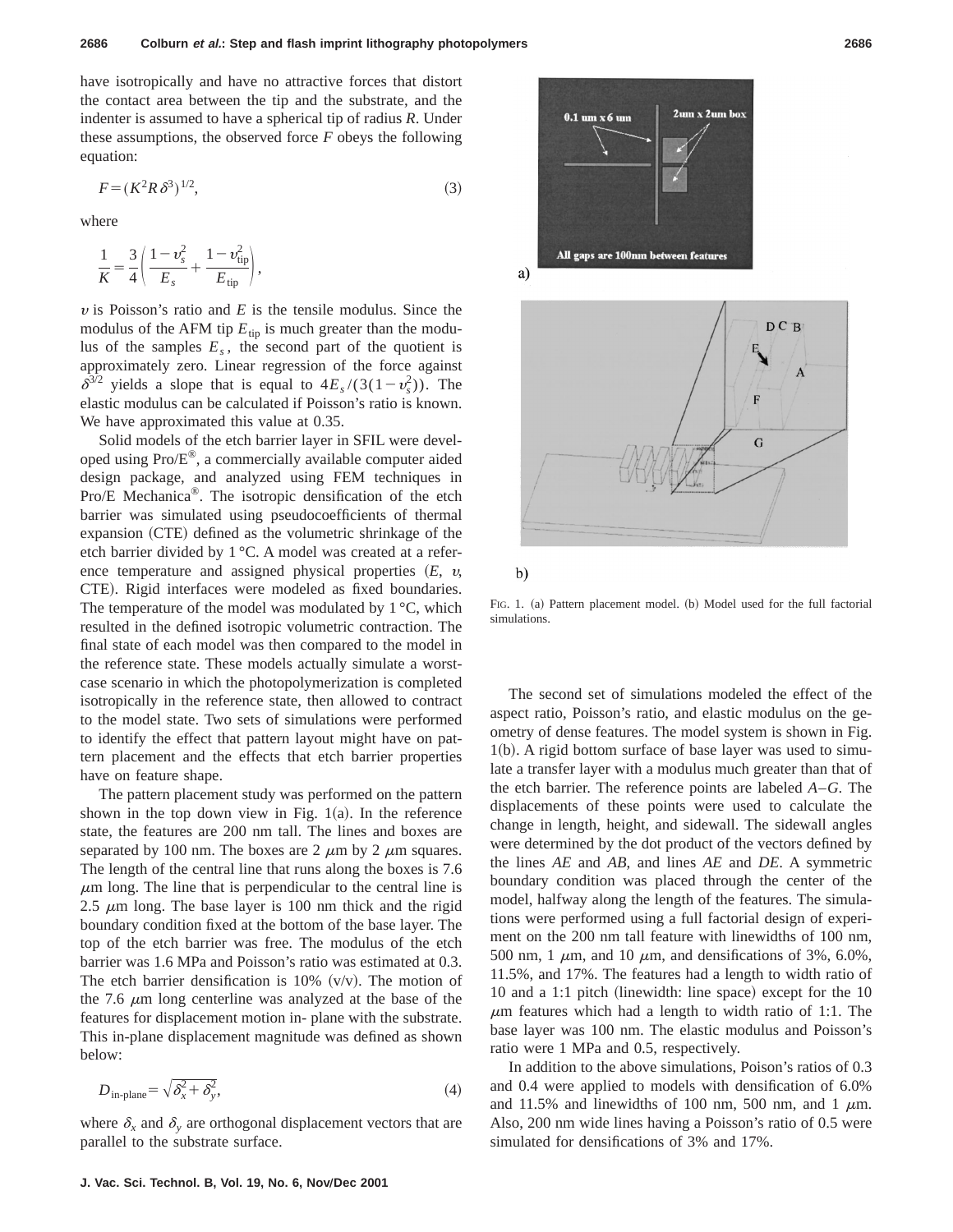#### **III. RESULTS**

The effect of pendant group size on densification was investigated for a series of monomers that undergo free radical polymerization. Ethyl acrylate, butyl acrylate, hexyl acrylate, lauryl acrylate, 2-(acryloxyethoxy)trimethylsilane (SIA 0160, Gelest),  $(3-acryloxypropyl)$  dimethylmethoxysilane  $(SIA~0190,~Gelest)$ ,  $(3-acryloxypropyl)$  methylbis $(trimethyl$ siloxy) silane (SIA 0194, Gelest)),  $((3-acryloxypropyl)$ tris(trimethylsiloxy)silane (SIA 0210, Gelest), acryloxytrimethylsilane (SIA 0320, Gelest), methacryloxyethoxytrimethylsilane (SIM 6481, Gelest), methacryloxypropyltris(trimethylsiloxy)silane (SIM 6487.6, Gelest), and  $\sim$ 900 molecular weight monomethacryloxypropyl terminated polydimethylsilixane (MCR-M11,Gelest) monomer solutions were formulated with 1 mole  $%$  of 1,3-bis(3methacryloxypropyl) tetramethyldisiloxane (SIB 1402.0, Gelest) and 1.6 mole % of 1:1  $(w/w)$  mixture of bis $(2,4,6$ trimethylbenzoyl)- phenylphosphineoxide (Irgacure 819, Ciba) and 1-benzoyl-1-hydroxycyclohexane (Irgacure 184, Ciba); then cured under an  $N_2$  purge. The incorporation of SIB 1402.0, a crosslinker, produces a solid sample that is easily handled.

HyperChem® molecular dynamic simulations were utilized to determine the molecular volume  $(A<sup>3</sup>)$  of four alkyl acrylates and the eight silylated monomers. The volumes of acrylic acid and methacrylic acid were simulated and their volumes were defined as the reactive volumes for the acrylic and methacrylic monomers, respectively. The pendant group volume for each monomer was defined as the volume of the monomer minus the reactive volume. A plot of the densification against the volume fraction of the pendant group is shown in Fig.  $2(a)$ . The densification of alkyl acrylate monomers () starts at 16.5% for ethyl acrylate and decreases with increasing pendant group volume to a value of 6% for lauryl acrylate. The densification of the silylated monomers () follows a trend similar to that of the organic monomers [Fig.  $2(a)$ ]. The pendant group volume effectively dilutes the effect of the densification caused by the generation of covalent bonds formed during photopolymerization of the acrylate.

Since the etch barrier is a blend of two principle components: butyl acrylate and SIA0210, it is necessary to study the effect that blending monomers has on the volumetric change. Butyl acrylate and SIA 0210 were mixed at 25%  $(w/w)$  intervals from 100% butyl acrylate to 100% SIA0210.  $1\%$  (w/w) SIB1402 and 3% (w/w) of the 1:1 mixture of Irgacure 819 and Irgacure 184 were added to these solutions. The resulting mixtures were cured, their densities measured, and there volume change calculated [Fig.  $2(b)$ ]. The system behaves ideally; there is no interaction present in this system. The densification of the current etch barrier formulation is 9.3%  $(v/v)$ . It consists of 50%  $(w/w)$  *n*-butyl acrylate, 50%  $(w/w)$  SIA 0210, to which 5%  $(w/w)$  SIB 1402, and 3%  $(w/w)$  of 1:1 mixture of Irgacure 819 and Irgacure 184 were added.

The elastic moduli of prospective etch barrier components were evaluated by Hertzian fits to data gathered during the nanoindentation experiments. The modulus of SIM 6481 and



FIG. 2. (a) Volumetric contraction as a function of molecular volume  $(\AA^3)$ . (b) Densification of 3-acryoxylpropyl tris(trimethylsiloxane)silane and butyl acrylate blends.

methacryloxypropylpentamethyl disiloxane (SIM 6487, Gelest) were calculated to be 18.5 and 30 MPa, respectively. The moduli of ethyl acrylate, butyl acrylate, and hexyl acrylate were all calculated to be 2 MPa. The range of elastic moduli could be further extended higher by incorporation of high glass transition monomers, such as methyl methacrylate, norborene, or styrene, which are capable of free radical polymerization.

Blends of SIA 0210 and butyl acrylate, containing 3%  $(w/w)$  of a 1:1 mixture of Irgacure 819 and Irgacure 184 and  $1\%$  (w/w) SIB 1402, were cured with ultraviolet light under either a quartz template or a poly(ethylene) sheet to obtain thin crosslinked films on the order of  $1-10 \mu m$  thick. Figure 3 shows the moduli calculated from force versus distance data for the set of SIA 0210-butyl acrylate blends. The modulus of the film increases linearly with the percent of SIA 0210. The modulus of the SIA 0210, the etch barrier, and *n*-butyl acrylate were calculated at 7.7, 4.2, and 2.1 MPa, respectively.

The pattern simulation was performed to determine whether catastrophic errors in pattern placement would result from the densification of the etch barrier. The reference model incorporated an elastic modulus of 1.6 MPa, a 10%  $(v/v)$  densification, and a Poisson's ratio of 0.3. A horizontal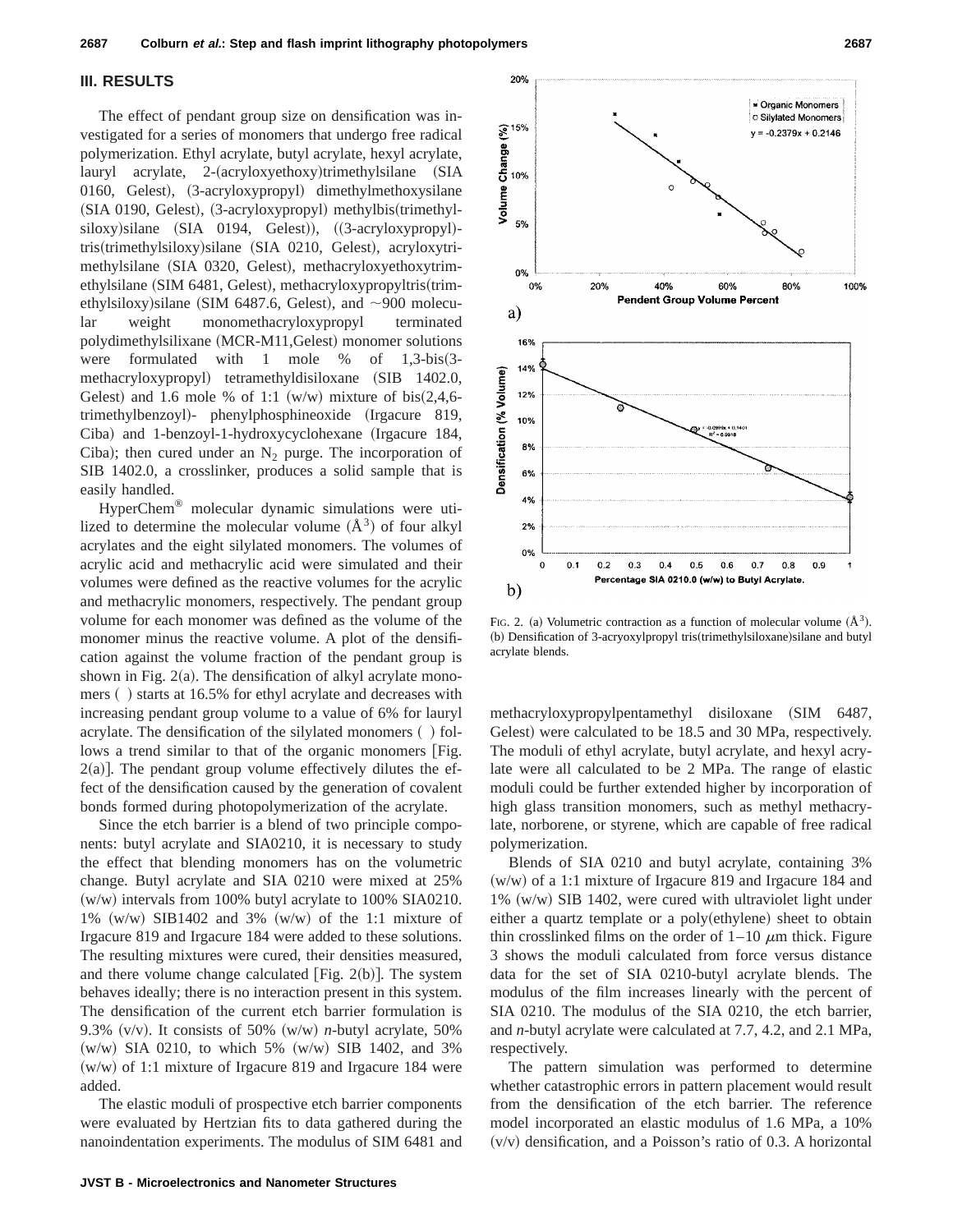

FIG. 3. Elastic moduli of butyl acrylate—3-acryoxylpropyl tris(trimethylsiloxane) silane solutions.

cross section of the ''in-plane'' displacement magnitude was taken just above the feature base. The color-coded image of the in-plane pattern motion is shown in Fig. 4. The key point of interest is the movement of the line as it runs across the 2  $\mu$ m×2  $\mu$ m blocks in the pattern. The "in-plane" displacement of the line was found to be less than 1 nm. A simulation using another FEM package, COSMOS®, corroborated this result. Both simulations predict that there will be no local pattern density effect in the SFIL resulting from volumetric contraction of the etch barrier.

A set of simulations was performed on 500 nm wide features, 200 nm tall features on a 100 nm base layer with a Poisson's ratio of 0.5. The modulus ranged from 1 MPa to 1 GPa. The simulations revealed that the tensile modulus of the photopolymerized material does not affect feature shape. Densification fixes the strain at the etch barrier–transfer layer interface; Poisson's ratio dictates how the stress is translated in the direction normal to the applied strain. While the modulus may affect the separation process, it does not affect the feature profiles.

The influence of densification and Poisson's ratio on the cross section of features with width ranging from 100 nm to 10  $\mu$ m has been investigated. For the simulations, the verti-



FIG. 4. In-plane motion of pattern (units are in microns).



FIG. 5. (a) Vertical shrinkage of etch barrier features. (b) Effect of densification and Poisson's ratio on linewidth shrinkage. (c) Effect of densification and Poisson's ratio on sidewall angle.

cal shrinkage was measured from the center of the feature [point C in Fig. 1(b)] in a dense spacing. This height was subtracted from the average height of the feature base taken on the left  $[point E in Fig. 1(b)]$  and right side  $[point A in$ Fig.  $1(b)$ . The ratio of this height to the original height, 200 nm, is reported in Fig.  $5(a)$ . The densification of the monomer and the Poisson's ratio both affect the vertical shrinkage significantly. The maximum vertical shrinkage predicted by the simulation is  $\sim$ 17% for a Poisson's ratio of 0.5 and 17% densification. This maximum occurs in the center of the feature that experiences the greatest vertical shrinkage. This